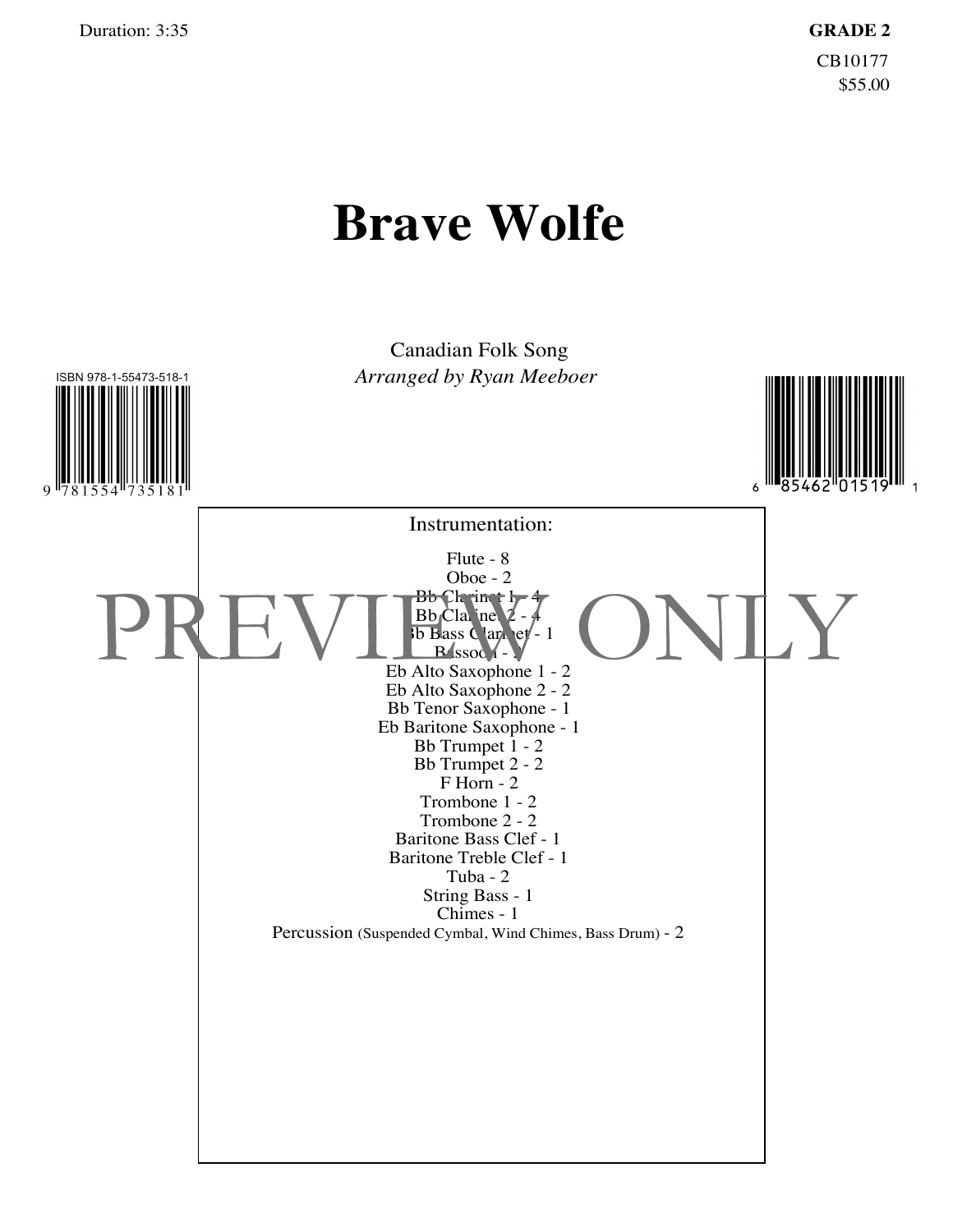

### Brave Wolfe

#### *Arranged by Ryan Meeboer* Canadian Folk Song

This piece is based on a Canadian folk song which is an account of the Battle of the Plains of Abraham, where the British, led by General Wolfe, captured Quebec City from the French, under General Montcalm. This lyrical arrangement makes use of rich harmonies influenced by jazz and pop music.

As with any lyrical piece, it is to be played with full sustain throughout. Phrases need to be kept long consistently to the point where some sections may require the use of staggered breathing to achieve this.

# PREVIEW ONLY

ISBN: 9781554735181 CATALOG NUMBER: CB10177 COST: \$55.00 DURATION: 3:35 DIFFICULTY RATING:GRADE 2 Concert Band

#### **www.enpmusic.com**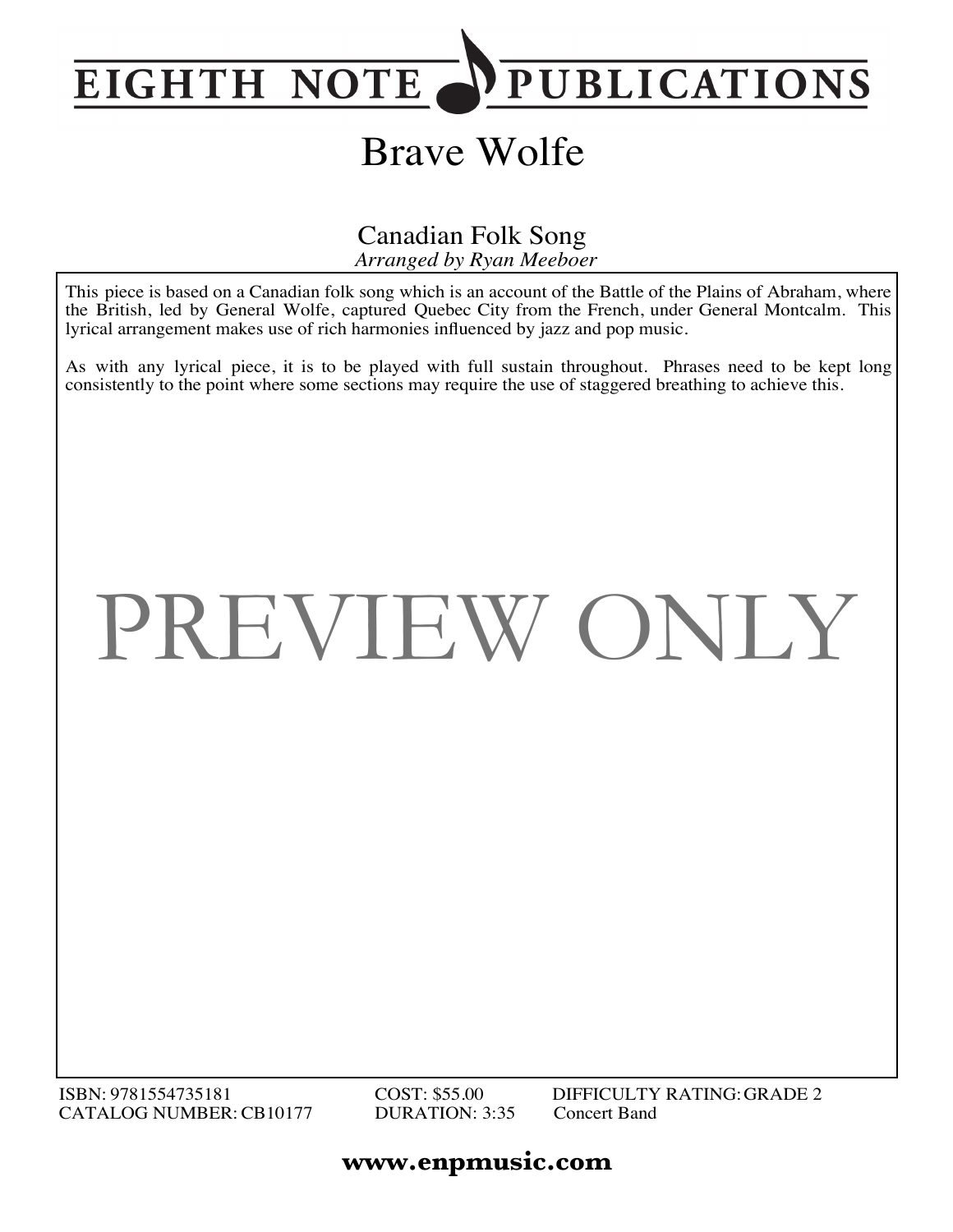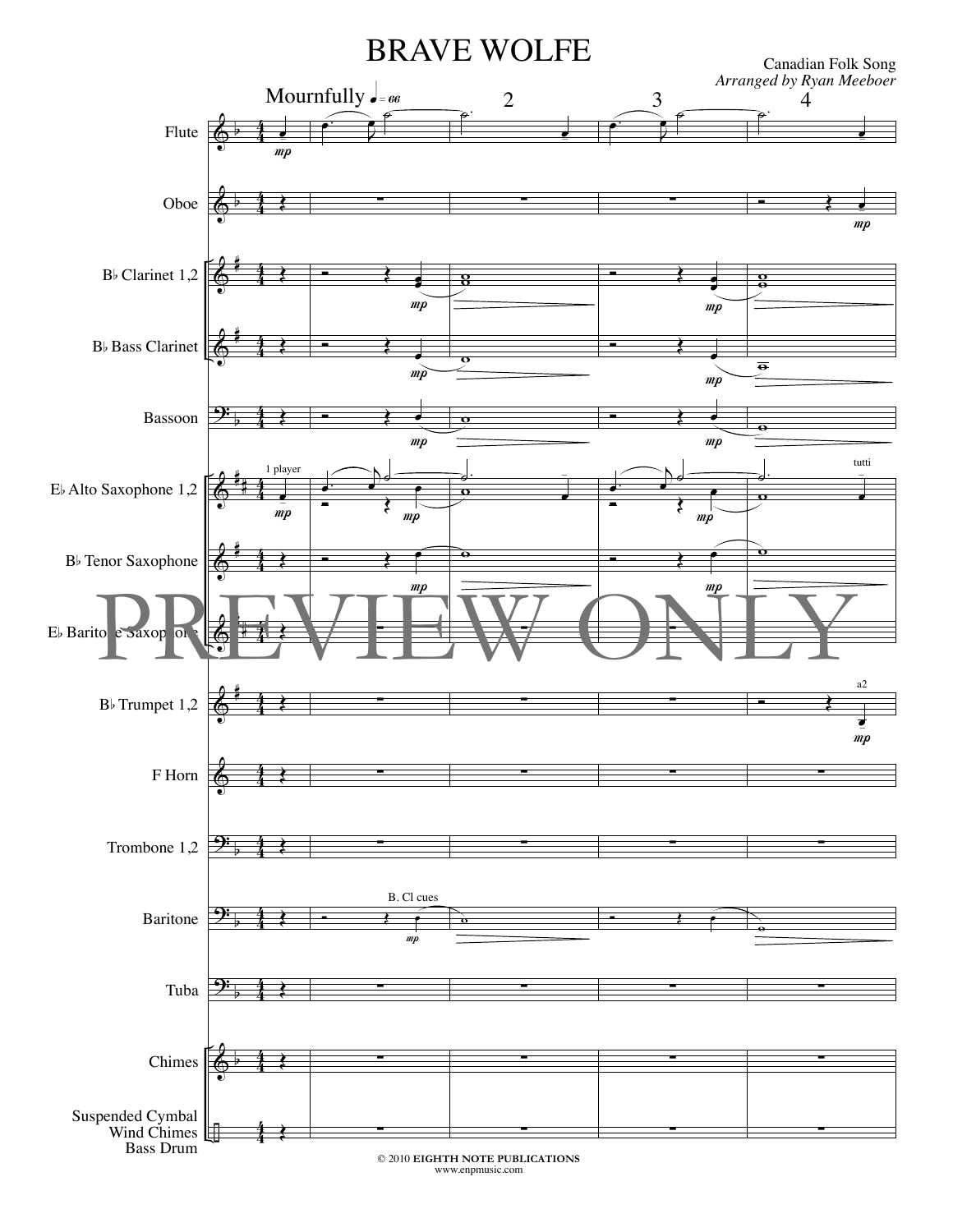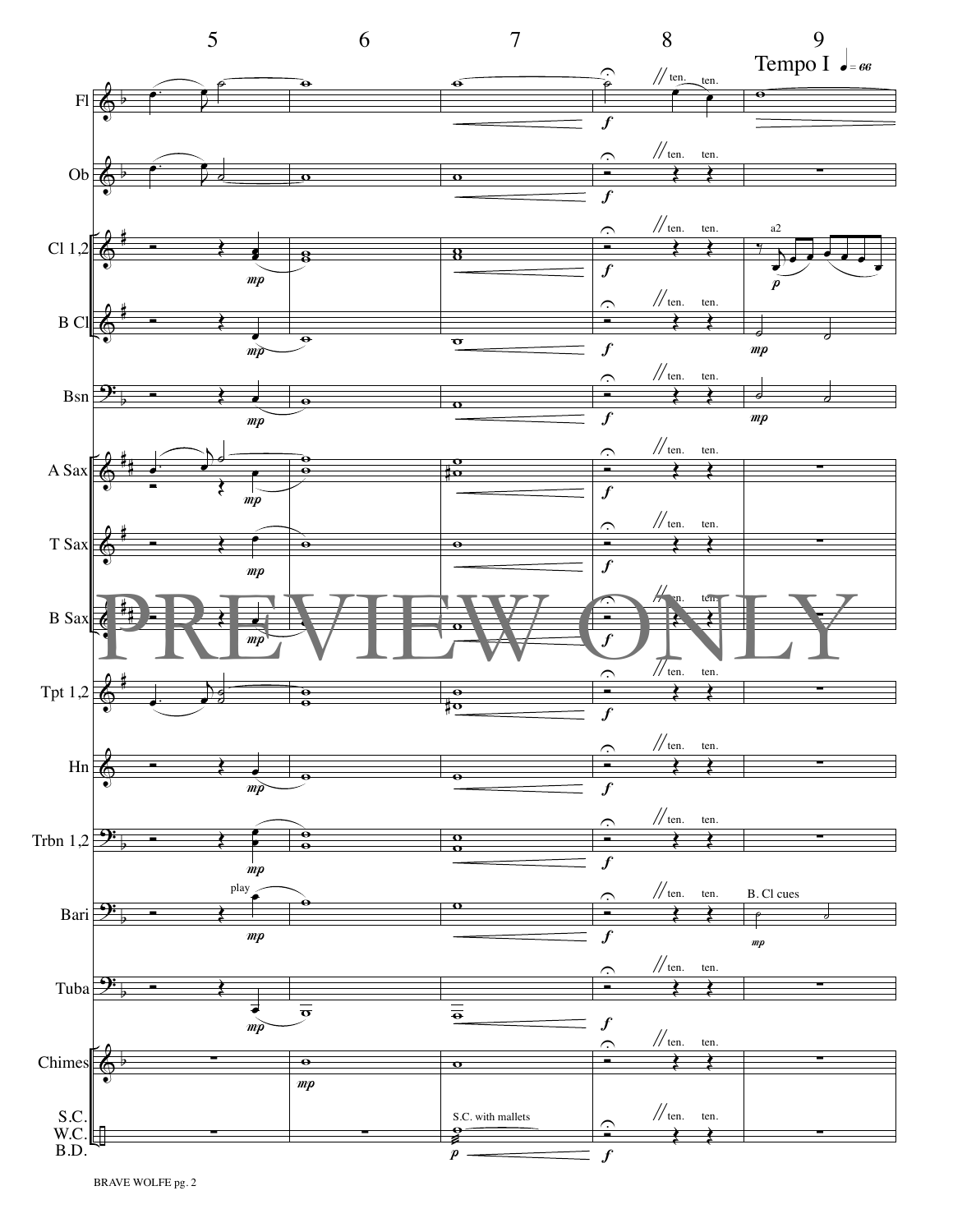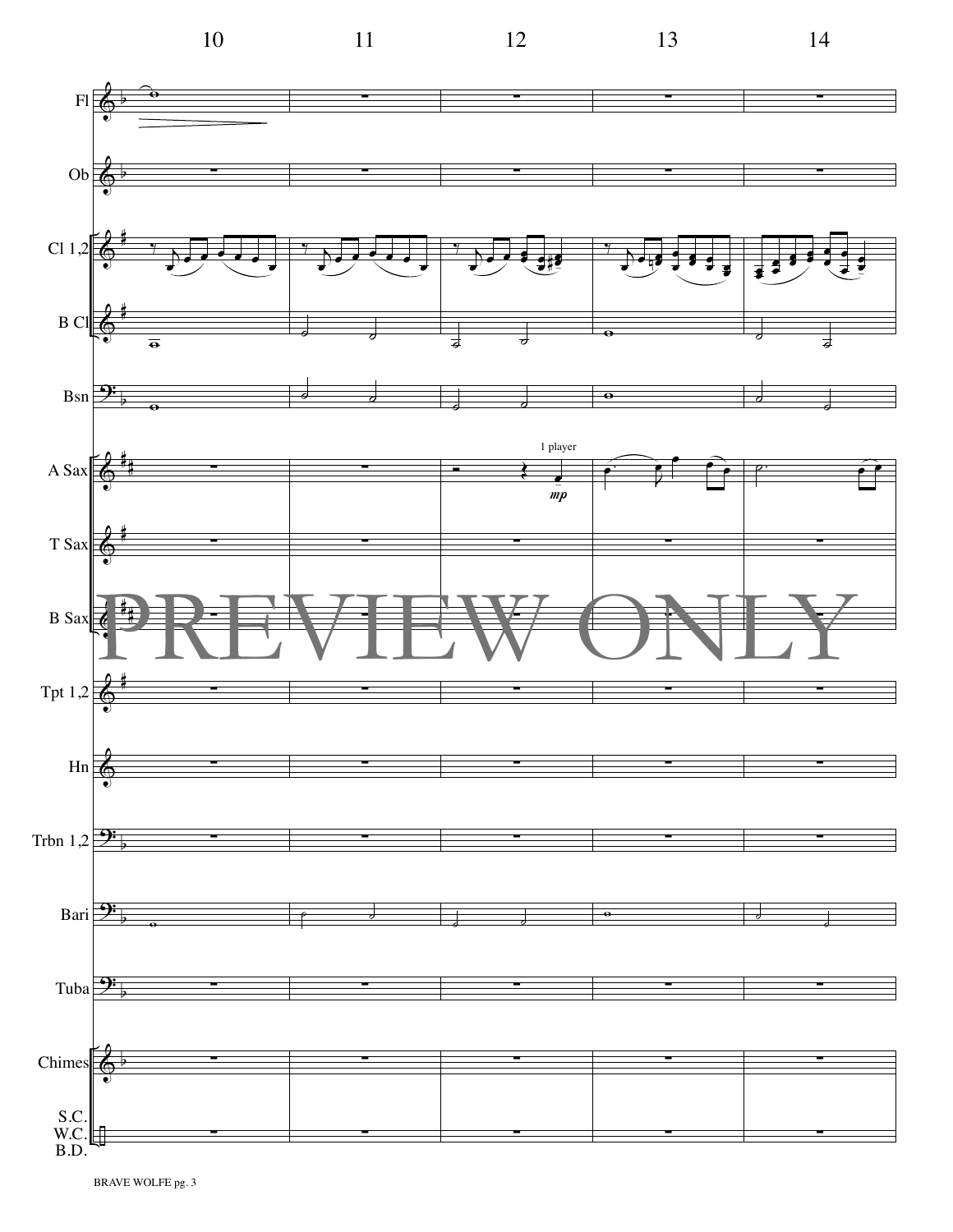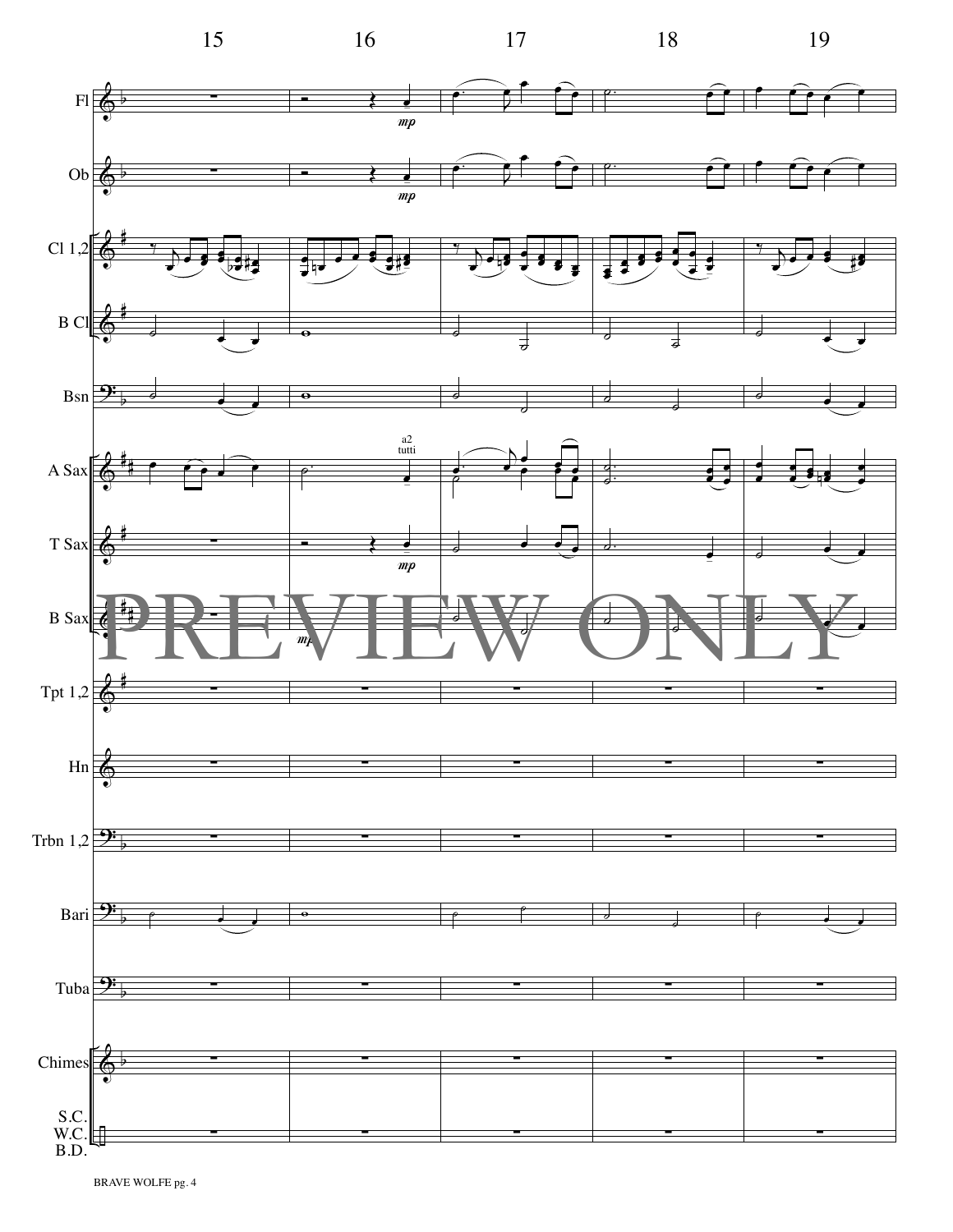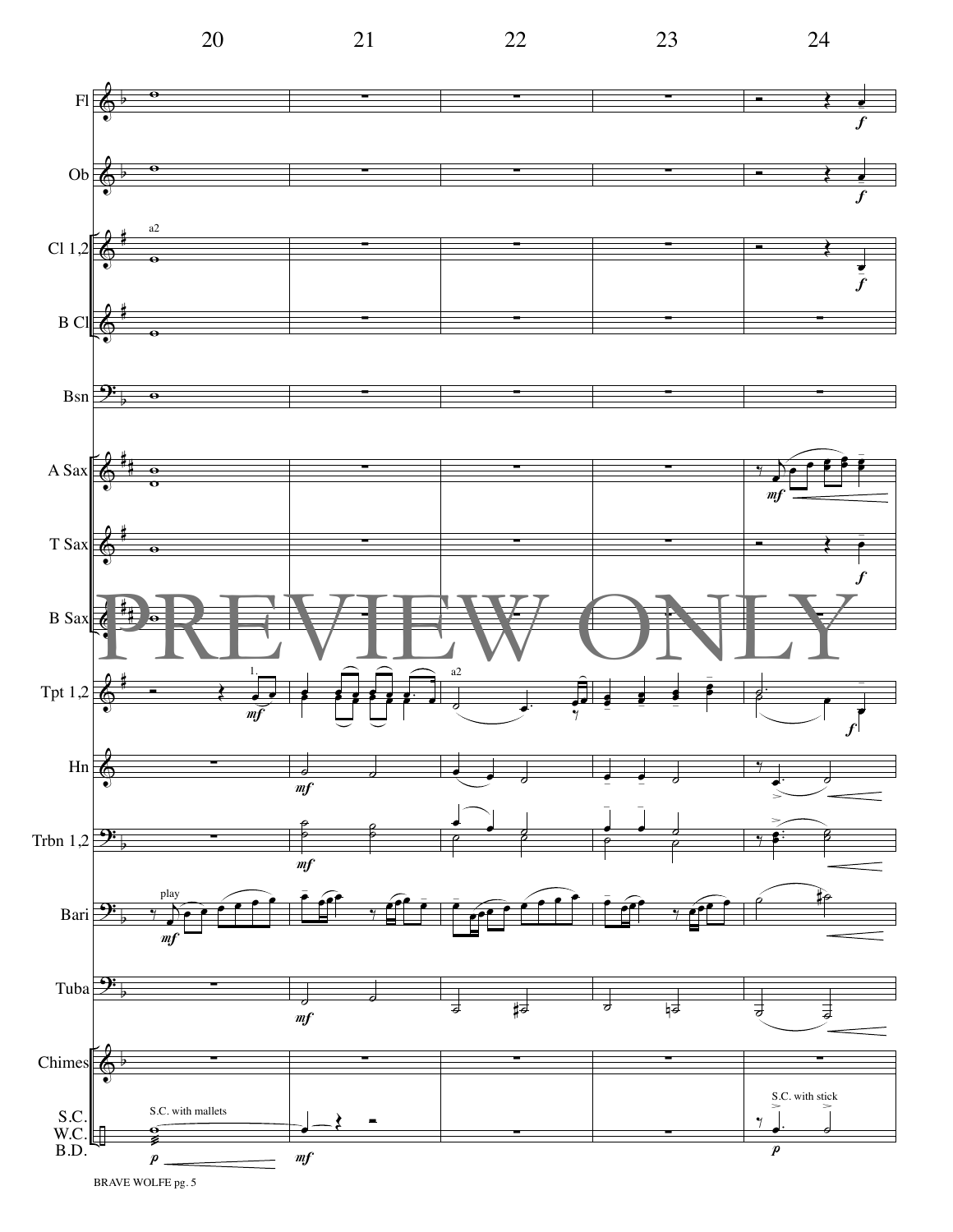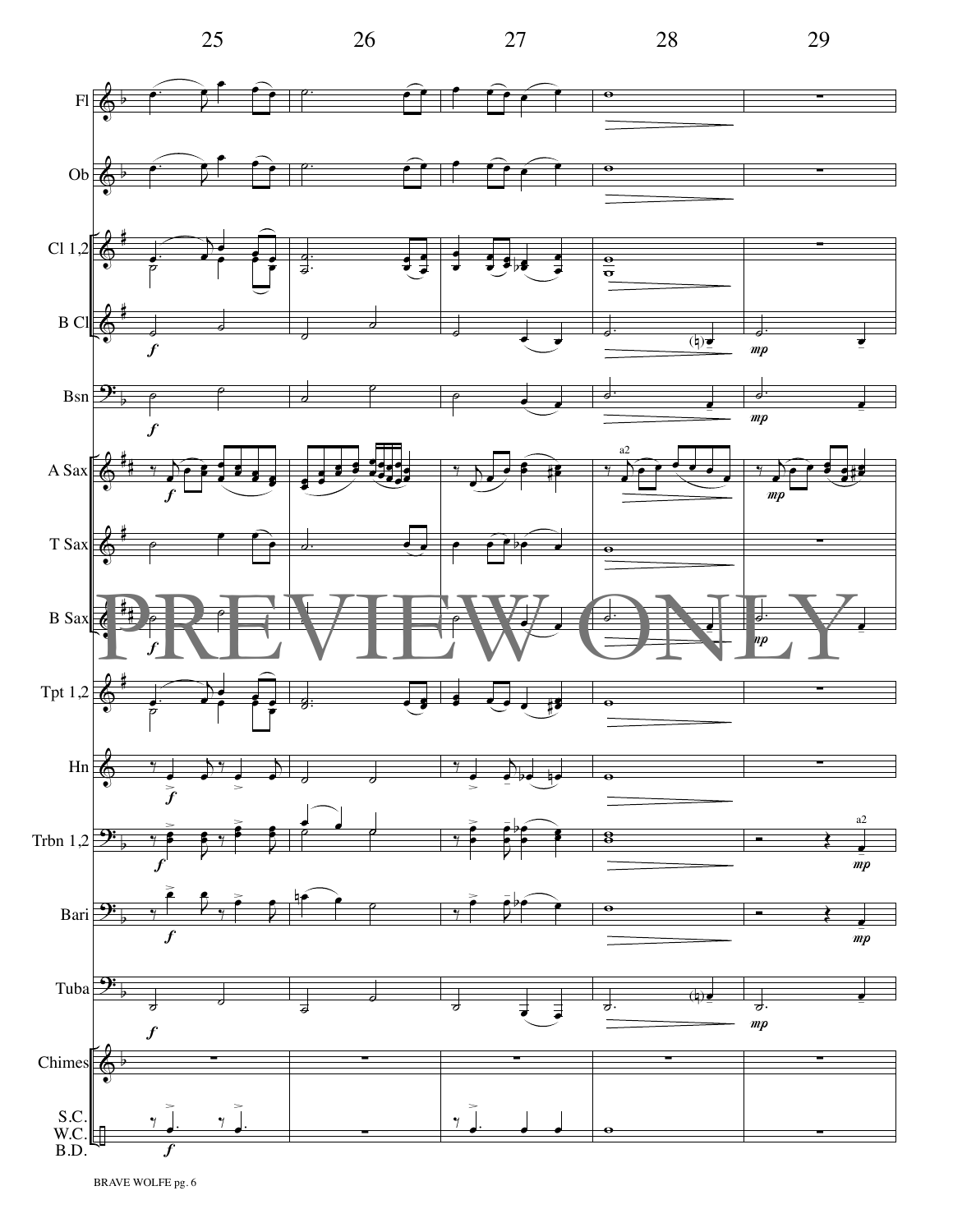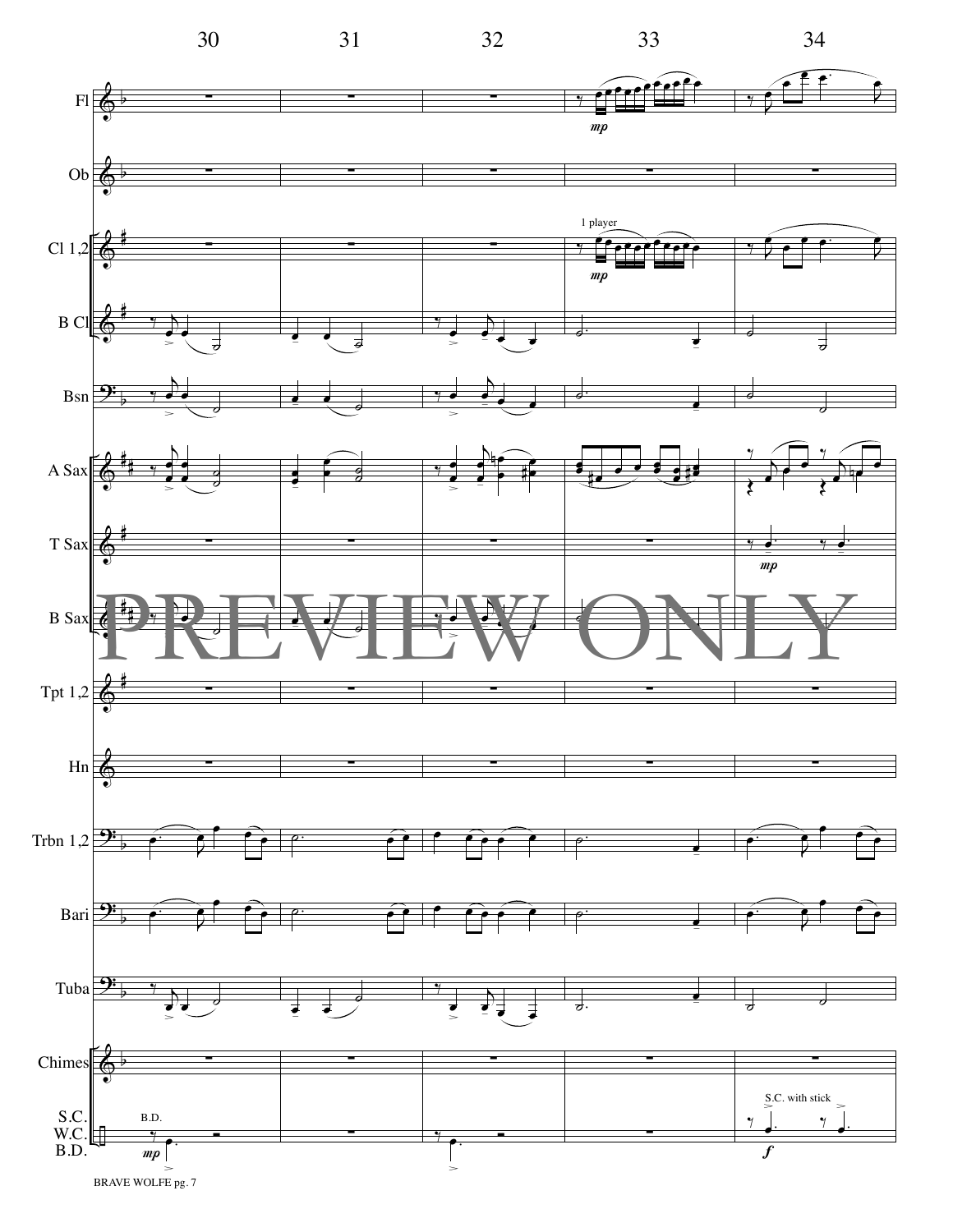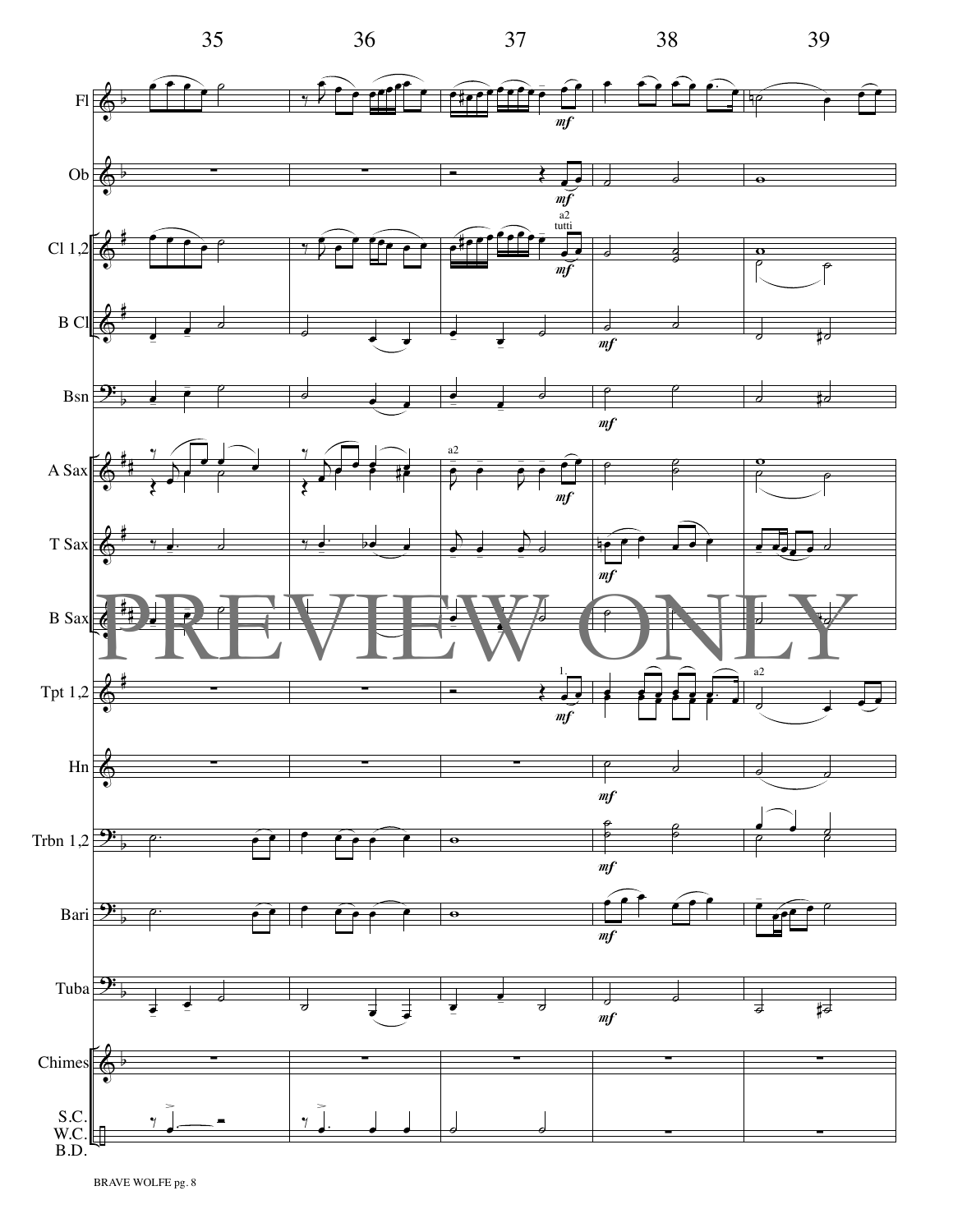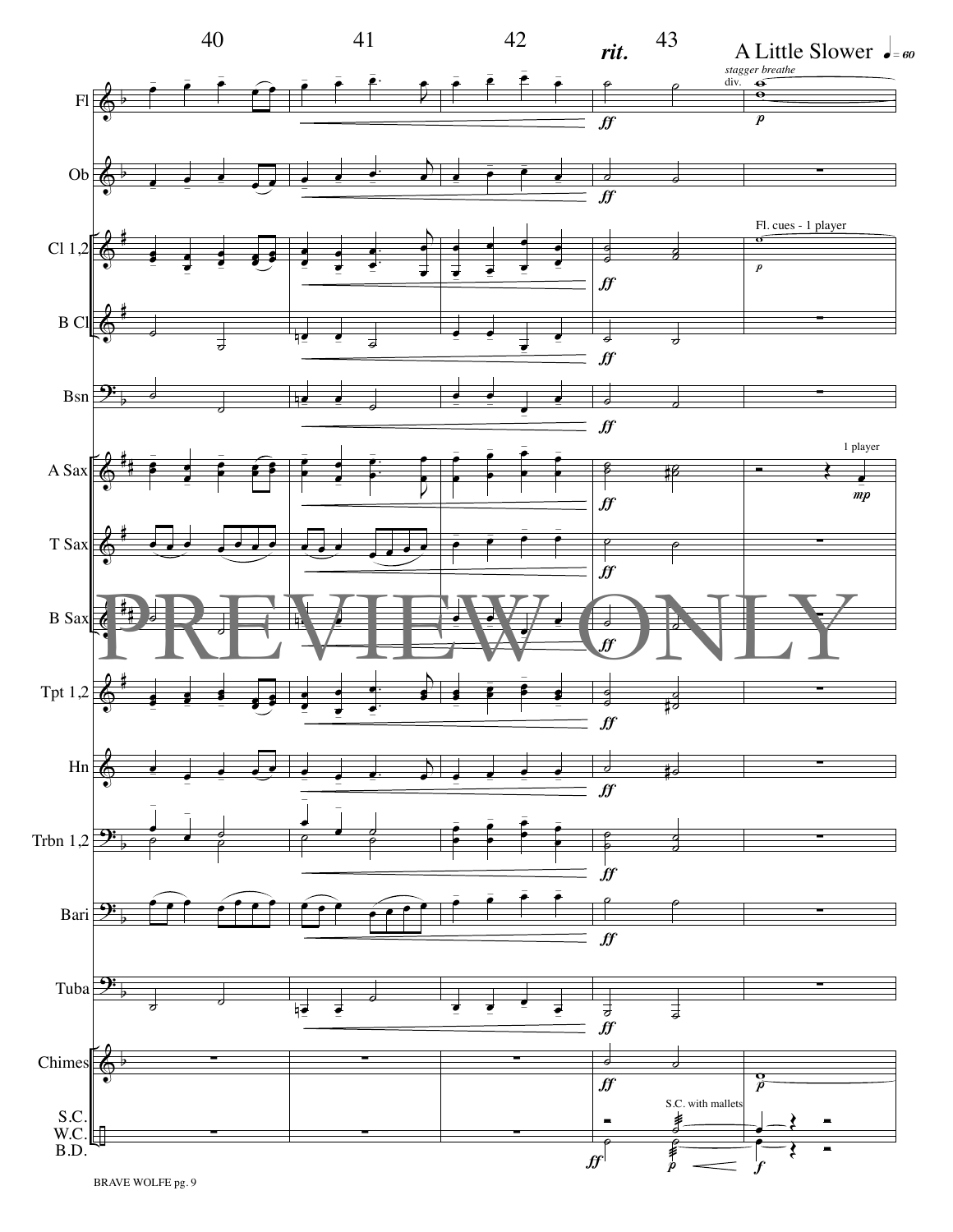